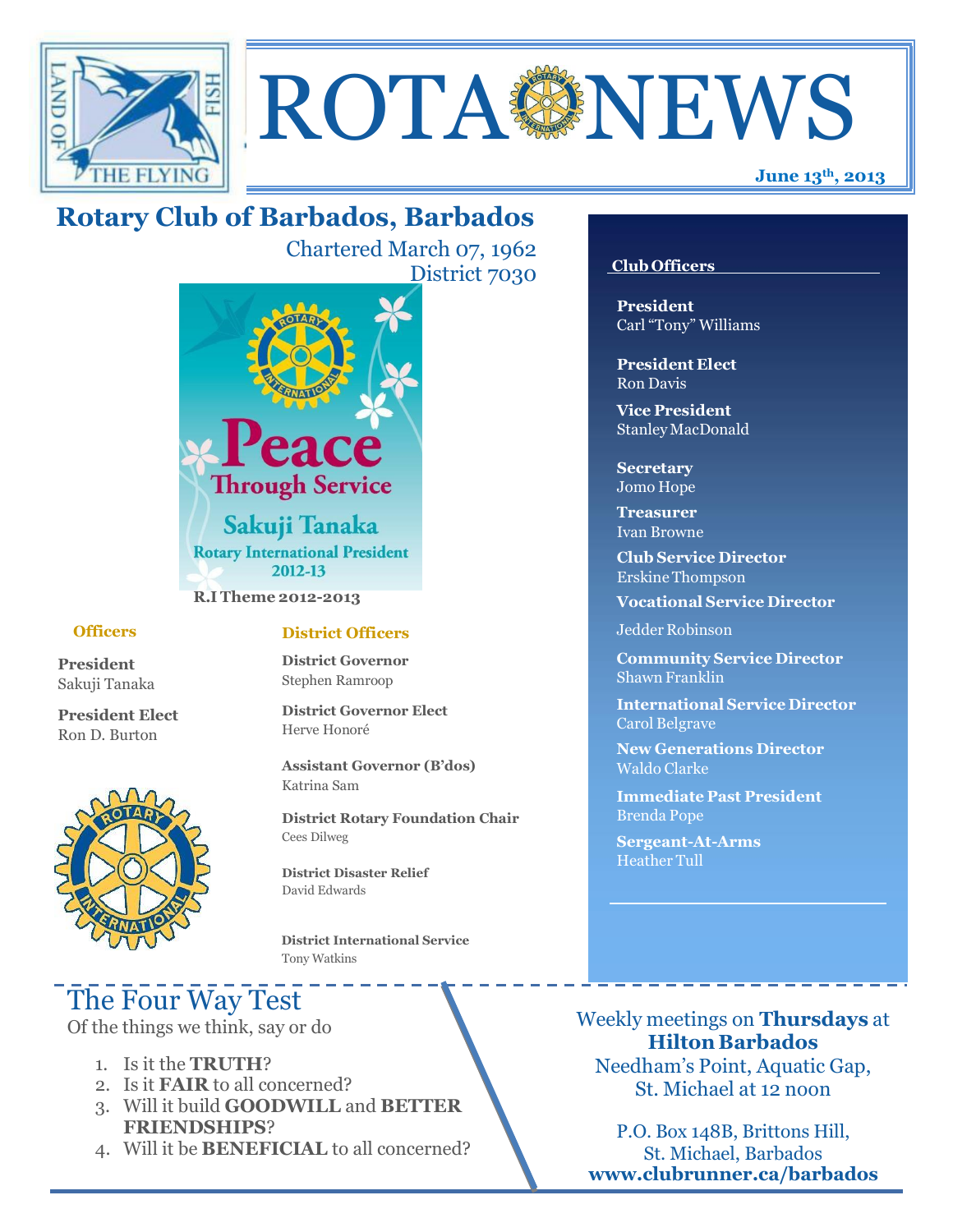# **Rotary receives top honors for Future Vision**

**R**otary has received a silver Edison Award in recognition of the [Future Vision Plan,](http://www.rotary.org/en/grants) the new grant model that enhances the scope, impact, and sustainability of humanitarian and educational projects funded by The Rotary Foundation.

Since 1987, the Edison Awards have recognized innovative new products, services and business leaders in the United States. The awards symbolize the persistence and excellence personified by Thomas Edison. Winners represent active contributors to the cause of innovation in the world.

RI President Sakuji Tanaka accepted the award during the annual [Edison Awards](http://www.edisonawards.com/) gala held 25 April in Chicago, the city where Rotary was founded in 1905. The Future Vision Plan received top honors among funding models competing in the Lifestyle and Social Impact category. Nominee ballots were judged by a panel of more than 3,000, including members of seven associations that represent a wide range of industries and disciplines.

"This Edison Award recognizes and validates Rotary's innovative approach to humanitarian service, as we constantly strive to improve lives and communities by addressing the world's most pressing problems," says Tanaka. "It is a great honor to accept such a prestigious award on behalf of Rotary's global membership of 1.2 million men and women."

The Edison Award coincides with the successful completion of a three-year pilot in which 100 Rotary districts in more than 70 countries tested Rotary's new grant model.

The Future Vision Plan simplifies Rotary's grant process, and focuses Rotarian service efforts where they will have the greatest impact. The model is innovative in combining Rotary's volunteer base and a global reach with local resources to support sustainable, high-impact results in communities all over the world. The model funds more than US\$100 million in service projects annually.

The new grant model will be implemented 1 July for Rotary clubs worldwide.



**From left, RI President-elect Ron Burton and wife, Jetta, Foundation Trustee Chair Wilfrid J. Wilkinson, Past RI President Luis Vicente Giay, RI President Sakuji Tanaka, RI General Secretary John Hewko, and Celia Elena Cruz de Giay at the awards banquet.**

# **Rotaplast celebrates 20 years of service**

**M**onths before a Rotaplast International medical team made its first trip to Bangladesh, in May 2011, members of the Rotary Club of Agrabad traveled around the country to inform families in need.

In this nation of 150 million, an estimated 300,000 people – most of them living in impoverished rural areas – have untreated cleft anomalies.

Some families didn't know that clefts could be repaired until they saw the club's posters in their villages, and many journeyed great distances to bring their children to the Nurture Centre for the Disabled and Paralyzed outside the port city of Chittagong. In two weeks, the team performed 115 surgeries there.

Next Section…

# **Meeting Details**

At our Fellowship Meeting held on Thursday, June  $6<sup>th</sup>$ , 2013

### Sgt-at-Arms: **Trevor Whitehall**

- Fines \$199.25
	-
	- Raffle \$81.25
	- Attendance 63%
- -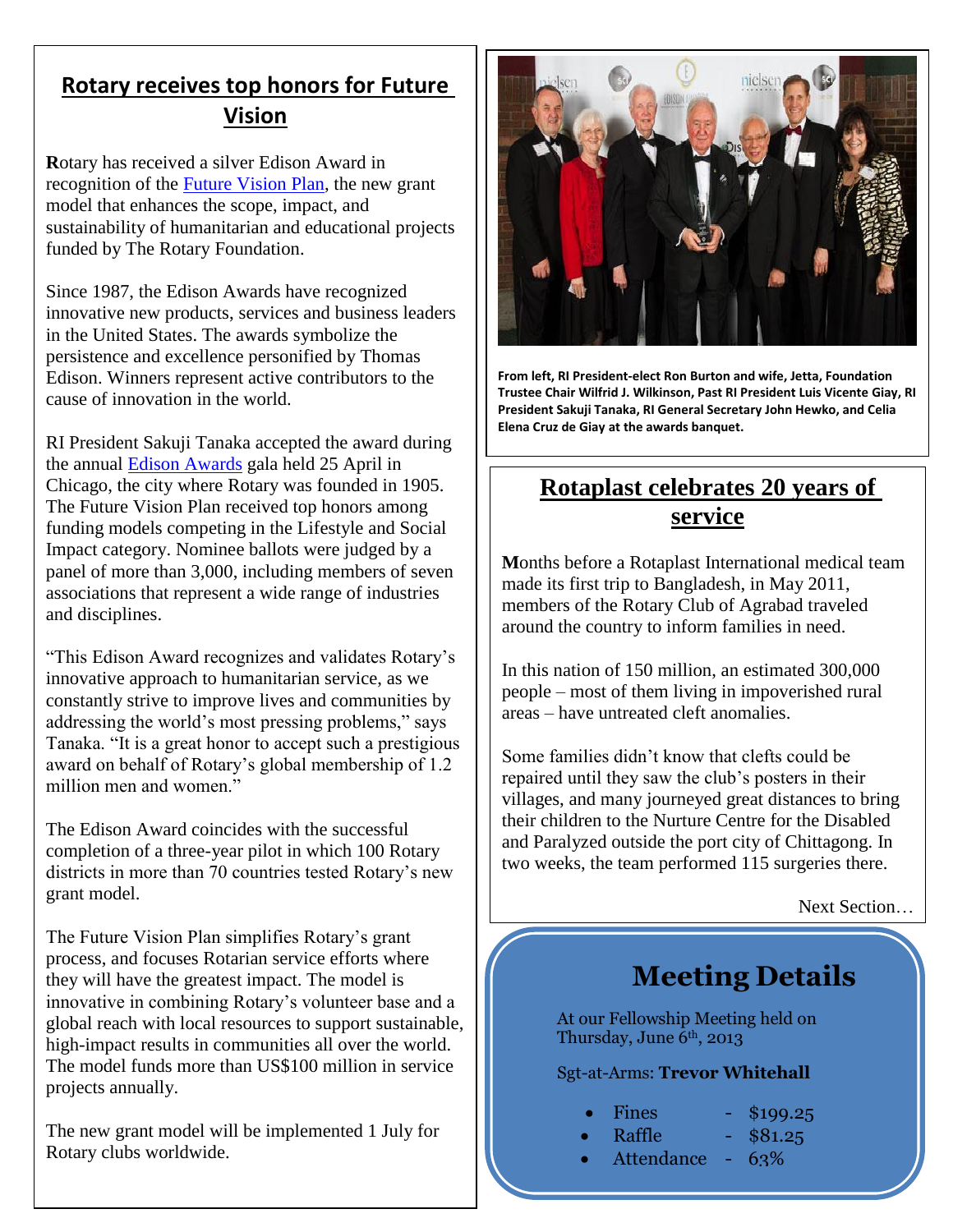

Visit Rotary Service Connections at RI Convention If you are attending the RI Convention in Lisbon, Portugal, 23-26 June, plan to participate in serviceoriented breakout sessions and visit the House of Friendship to network with others who share your passion. You'll learn about new online tools that will be available soon, be able to explore service opportunities, and connect with prospective service partners.

Service breakout sessions

On the afternoons of 24, 25, and 26 June, join the following breakout sessions to learn about new strategies and resources for enhancing your service projects. You will find a complete list of sessions, dates, and locations in your program packet at the convention.

• Rotary Family Health Day: A Disease Prevention Partnership Program – Learn how Rotarians for Family Health and AIDS Prevention, a Rotarian Action Group, annually brings together hundreds of clubs and partners — government agencies, corporations, nongovernmental organizations, and the extended Rotary family — to provide free health services to thousands in Africa.

• Developing Literacy Projects and LitRAG – The Literacy Rotarian Action Group (LitRAG) can help your club or district with local and international literacy initiatives. Learn about the resources and project support available from this group.

• Intercountry Committees in Action – Intercountry committees, which foster international collaboration on Rotarian-led service initiatives, are active in more than 50 countries. This session will teach you how your club can work with them.

• Outcomes From the Project Enhancement Process Pilot – The Water and Sanitation Rotarian Action Group and The Rotary Foundation launched the yearlong Project Enhancement Process pilot last July to establish new processes for providing technical assistance to water and sanitation service efforts. Learn about pilot outcomes, as well as opportunities to improve future projects.

• Rotary Friendship Exchange – Every year, hundreds of Rotary FriendshipExchange participants gain intercultural understanding and build friendships all over the world. Attend this session to learn about expanding your Rotary network and fostering new partnerships for service.

Make Connections in the House of Friendship Visit the House of Friendship to network with fellow Rotarians and Rotaractors and to learn about Rotary fellowships, Rotarian Action Groups, Rotary's partners, and much more. Download the Rotary Fellowships & Rotarian Action Groups Convention Events and Booth Exhibit Guide, and prepare to connect with groups that share your interests and expertise.

# **Rotaplast celebrates 20 years of service** (continued)

For Rotaplast staff member Linda Bullard Stoich, the mission of the Rotarian-founded, San Francisco-based nonprofit has special significance: Her son was born with cleft lip and palate and has undergone eight corrective surgeries in his 17 years.

"I carried pictures of my son – when he was first born, and the progress of his surgeries – in my pocket to show the families," Stoich recalls. "I felt such a strong bond with these mothers."



A child recuperates from cleft lip surgery in Bangladesh. *Photo by Linda Bullard Stoich*

Article by: By Sallyann Price The Rotarian - June 2013